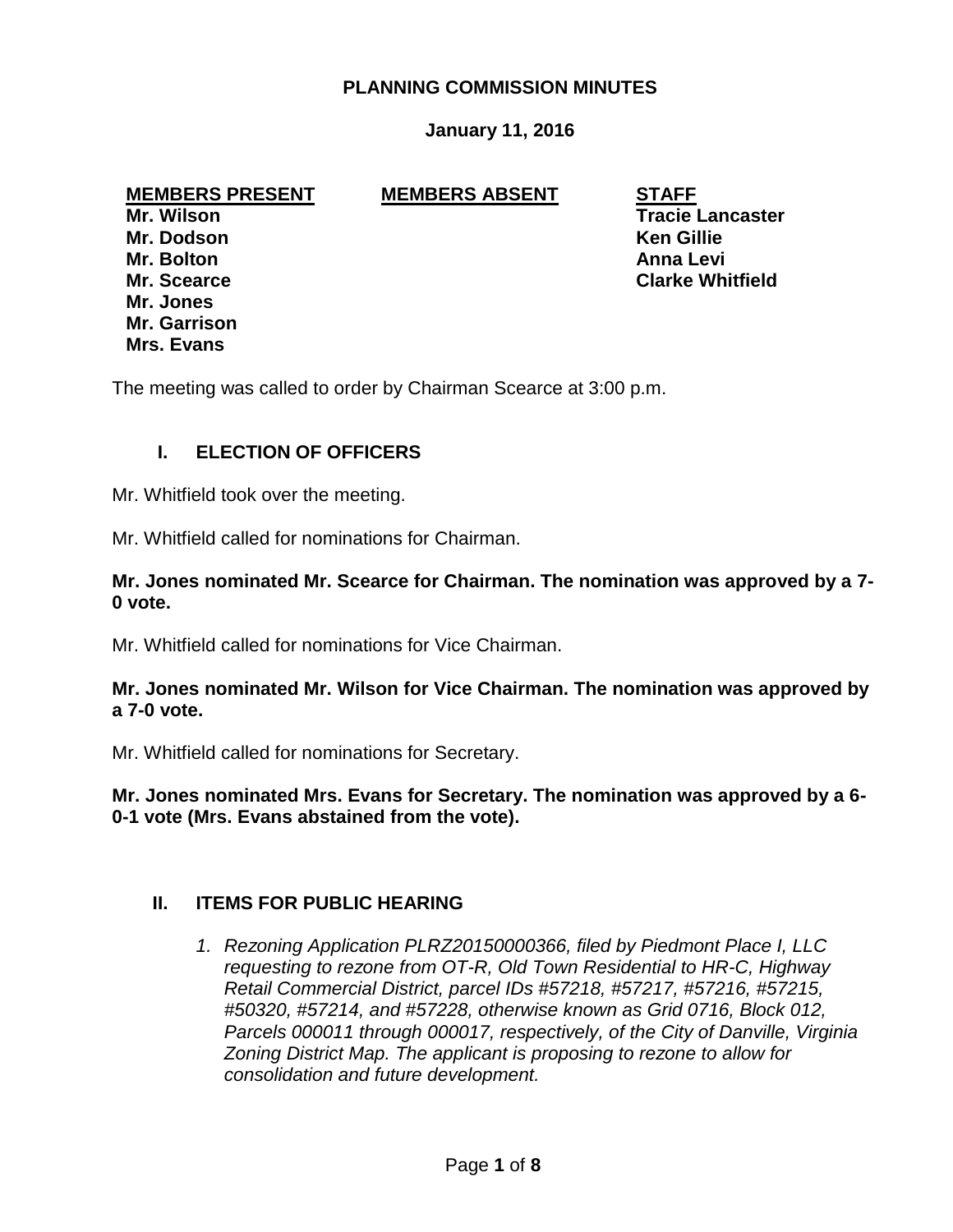Ms. Levi read the staff report. 20 notices were sent to surrounding property owners within 300 feet of the subject property. Four responses were opposed and five responses were not opposed.

Mr. Scearce opened the Public Hearing.

Mr. Scearce closed the Public Hearing.

Mr. Wilson stated is there someone here representing?

Mr. Scearce stated no.

Mr. Wilson stated is there anyone here to speak in opposition?

Mr. Scearce stated no there is no one here to speak for or against this item.

Mrs. Evans stated I have some concerns about that because we do have opposition.

Mr. Wilson stated does anybody have knowledge of why there is no one here representing Piedmont Place, LLC? This is a pretty substantial group that I would think would have interest in being here.

Mr. Gillie stated we send a letter to them notifying them of the time and place of the meeting.

Mr. Scearce stated there isn't anyone here either to speak in opposition.

Mr. Wilson stated I know and that maybe the gray area for me. It just again creates the same problem if there were issues the person that actually owns the property can't speak to it. We are just kind of going on the assumption that everything is just the way that it is supposed to be. We actually do have opposition as said and they are not here either.

Mr. Bolton stated who is Piedmont Place? They have been before us before haven't they?

Mr. Gillie stated they have been before you before. Usually they have an engineer who is a representative who comes and speaks on their behalf. I haven't spoken to them about this case so I don't know why they don't have a representative here.

Mr. Bolton stated do you remember a case they were involved in? I'm just trying to remember who they are.

Mr. Scearce stated its part of the Daniel Group.

Mr. Gillie stated its part of the Daniel group and usually Land Engineering and Design represents them. I don't know if that is their representative on this behalf. I didn't take the application in so I don't know. Usually that's the person that comes and speaks for them.

Mr. Bolton stated that's what I was asking so they have been here before on the Westover consolidations haven't they? It's kind of similar.

Mr. Gillie stated its part of that property on the corner where we just had the hotel. They are just getting that whole block.

Mr. Bolton stated I don't see that as a bad thing do you? I mean if it was something that we didn't know what it was.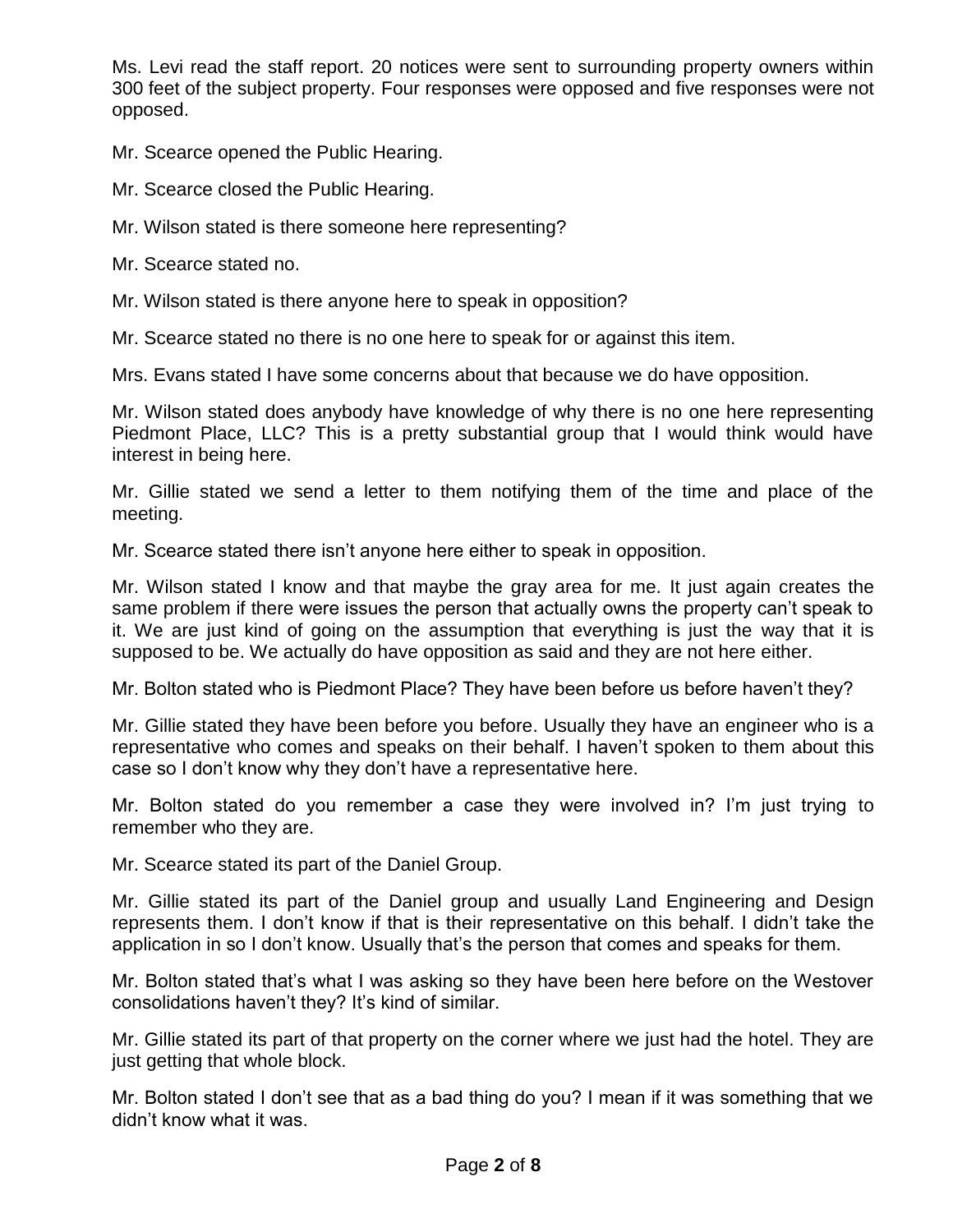Mr. Wilson stated it's a little bit different because we do have residential properties that are right snugged up to the property. Again, those people themselves are not here maybe they felt by writing the letter that was enough. It's just an awkward position for me and it looks like we are going to have this problem with some other cases today as well. I'm just concerned about the assumption. I'm not sure it's good citizenship or good management making these big decisions with no real information.

Mr. Garrison stated they will have to come back before they build anything on it right?

- Mr. Gillie asked come back in front of Planning Commission?
- Mr. Garrison stated to Planning Commission.
- Mr. Gillie stated depending on what they do.

Mr. Scearce stated if it's within the code.

Mr. Gillie stated if it is within the zoning district it is allowed and they consolidate that would be all administrative approval so no. If they require a special use permit for setbacks or anything else then yes they would have to come back. At this point I don't know how to answer that one definitively.

Mr. Wilson stated it's like the other one we dealt with; the project itself is not an issue so much especially since it's no opposition here. It just renders the whole idea of what we do in my opinion.

Mr. Scearce stated we will just pass on our decision to City Council for a vote. I don't know If they will show up to City Council or not.

Mr. Gillie stated we will notify the applicant of the decision today and if it makes it to City Council we will notify them of when that meetings is as well.

Mr. Wilson stated I don't want to be a pain about this I apologize because I'm being a pain. What are our options here? If we were to approve this and then it goes to City Council; If we were to vote it down what happens next?

Mr. Gillie stated it still goes to City Council it just goes with a negative recommendation from the Planning Commission meeting.

Mr. Wilson stated will there be any notes of why the negative decision was made.

Mr. Gillie stated if you vote it down and spell out the reason why in your vote than yes that would go to City Council.

Mr. Wilson stated and if we table it?

Mr. Gillie stated then it would be re advertised and come back to this board for next month.

Mrs. Evans stated I would like to go on record and say I'm not in favor of approving anything where the applicant is not here to address any concerns.

Mr. Jones stated I have a question but I also have faith in our staff and they have recommended approval. They have looked into it and we have read. We have been onsite some of us have. But I still have to go with staff on this if they recommend it. I'm on record saying I will go with staff recommendation.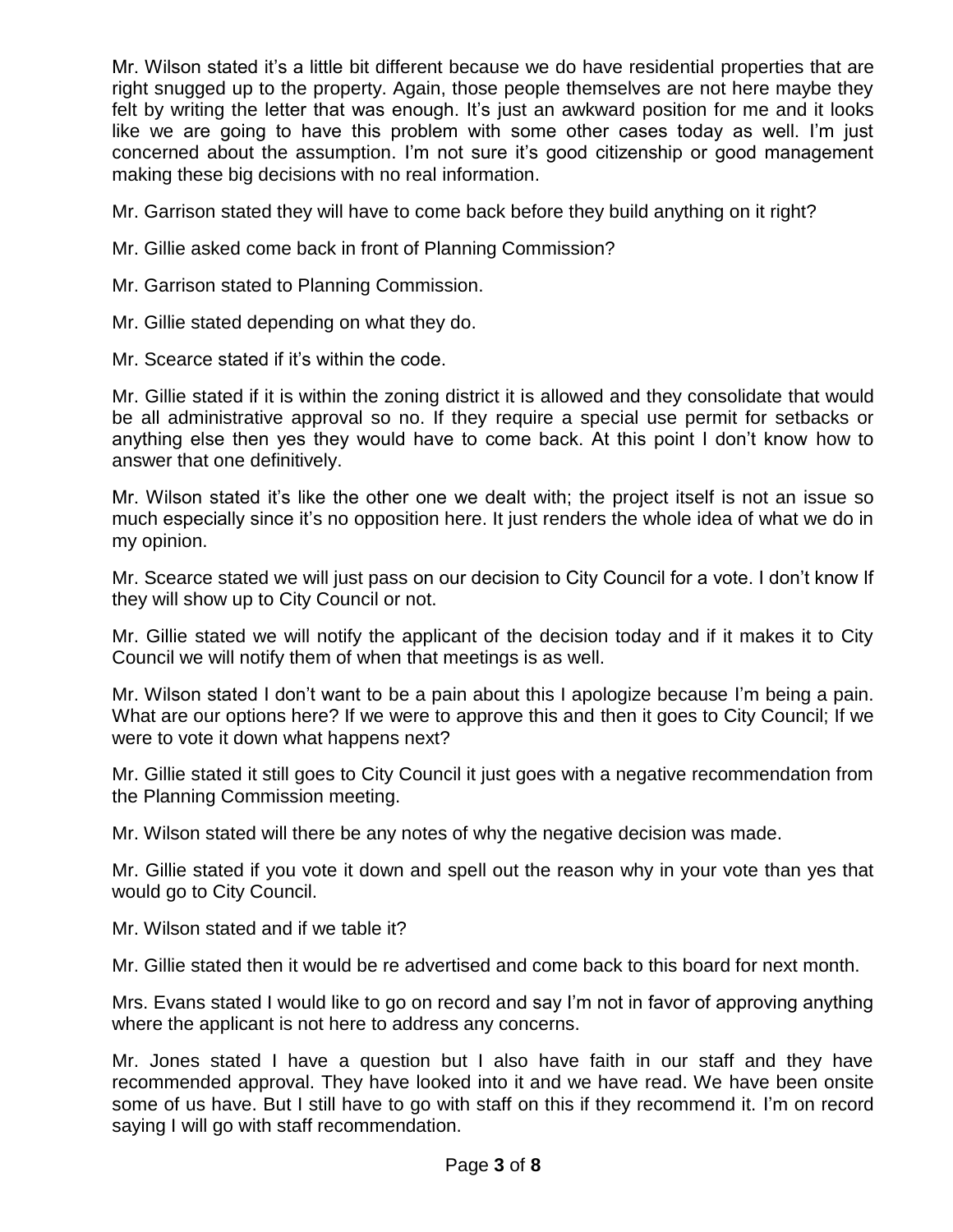Mr. Bolton stated especially when they have been here before. We know who this group is and they are generally here. So it must be a reason behind it that they are not here I would hope.

Mr. Scearce stated I think they probably didn't expect it to be any problems. It's in a commerce area and they are changing it to commerce. I expect they thought it wouldn't be any issues with nothing to say and nothing to do. I assume that's why they aren't here.

Mr. Wilson stated what if there was? They are not here but what if we had seven residents sitting out there.

Mr. Scearce stated then we would turn it down.

Mr. Bolton the 30 foot setback and the landscaper buffer that's not a condition specific to this case?

Mr. Gillie stated that's normal between residential and commercial property. They have an option depending how intensive the landscaping is to possibly lessen the buffer. The setback itself is still the standard 30 feet from the road. The amount of vegetative buffer depends on the density of the vegetation. If you have less trees than it's a wider buffer. If you do more intense vegetation it's a narrower buffer. But there will be a buffer between the residential and commercial.

Mr. Bolton stated so that's not a condition?

Mr. Gillie stated no that's just standard in the code.

### **Mr. Bolton made a motion to approve** *PLRZ20150000366* **as submitted. Mr. Jones seconded the motion. The motion was approved by a 5-2 vote.**

*2. Rezoning Application PLRZ20150000367, filed by the Industrial Development Authority requesting to rezone from I-M, Industrial Manufacturing District to TO-C, Transitional Office Commercial District, .5996 acres of parcel ID # 60538, otherwise known as Grid 0608, Block 004, Parcel 000022 of the City of Danville, Virginia Zoning District Map. The applicant is proposing to rezone to allow for consolidation with adjacent parcel ID # 60539.*

Ms. Levi read the staff report. Ten notices were sent to surrounding property owners within 300 feet of the subject property. One response was not opposed.

Mr. Scearce opened the Public Hearing.

Mr. Scearce closed the Public Hearing.

Mr. Scearce stated I do know this is one of the City's; Mr. Morris is having some medical leave.

Mr. Whitfield stated I was going to say the day the letter was sent was the day he had to report out of town. I might be able to answer some of the questions if you have any.

Mr. Bolton stated the only opposition we had was a lady about the grass. Has that been cut?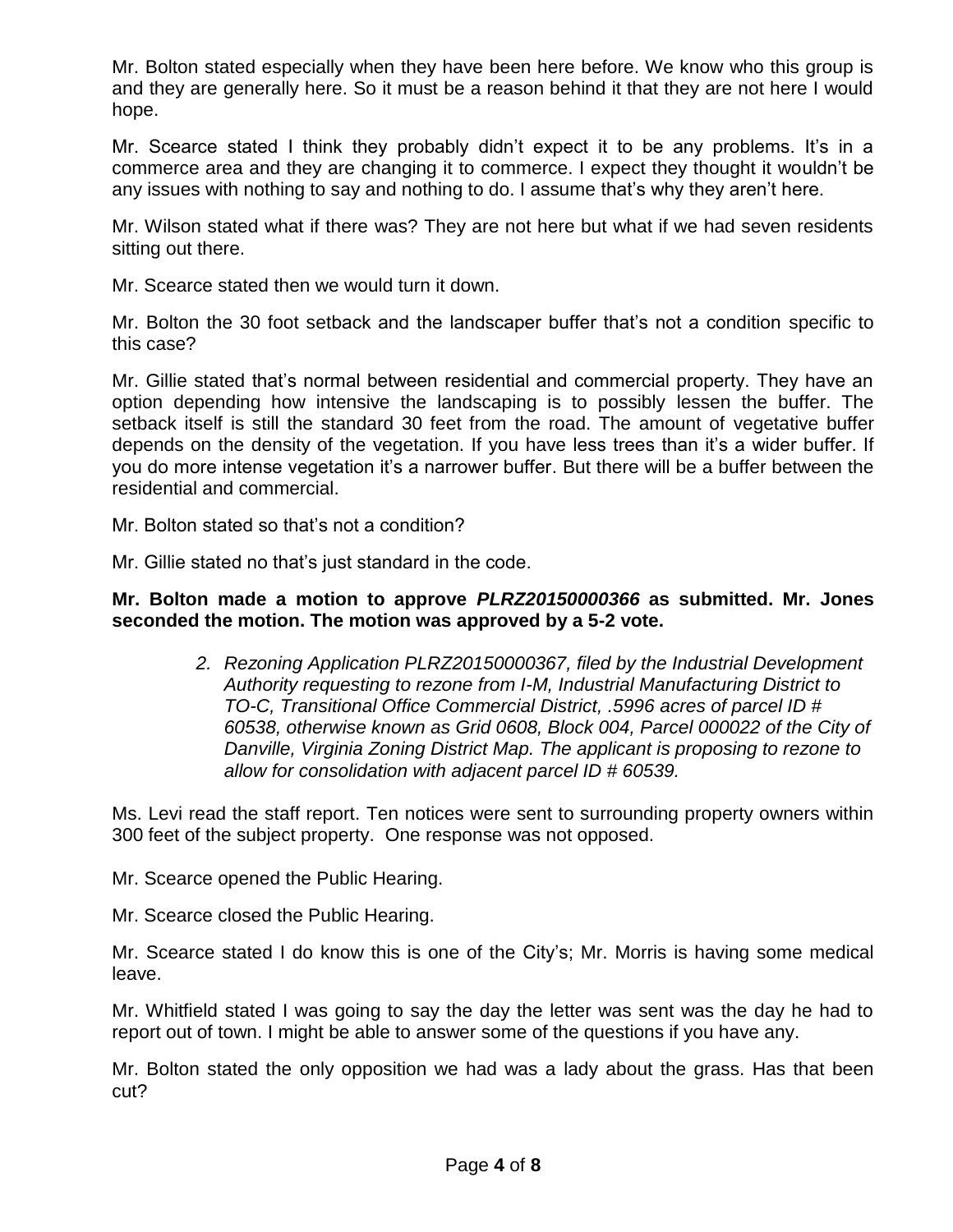Mr. Whitfield stated it is to her satisfaction. If you will notice she is the one person that is not opposing to the rezoning. I followed up with her and she has been very pleased with the maintenance of that property.

Mr. Gillie stated this is a basic claw back of land that they bought that they don't need that we wanted to maintain. We just had to once the tower got up this comes back to us, the IDA.

**Mr. Wilson made a motion for approval of** *PLRZ20150000367* **as submitted. Mr. Garrison seconded the motion. The motion was approved by a 7-0 vote.**

> *3. Special Use Permit Application PLSUP20150000368, filed by KFG Properties, LLC requesting a Special Use Permit for the operation of a convenience and deli store without gasoline sales in accordance with Article 3K, Section C, Item 6 of the Code of the City of Danville, Virginia 1986, as amended at 541 N Main Street, otherwise known as Grid 2710, Block 028, Parcel 000016 of the City of Danville, Virginia Zoning District Map. The applicant is proposing to operate a convenience store without gasoline sales at this location.*

Ms. Levi read the staff report. Twenty-nine notices were sent to surrounding property owners within 300 feet of the subject property. Four responses were opposed; two were not opposed.

Present to speak is Mr. Steve Delgiorno Owner and President of Parco International. We are the company that developed and opened the 616 Farm to table restaurant directly across the street from the proposed property.

Mr. Delgiorno stated I am here today to urge you to deny this application and my reasons are as follows. By nature convenience stores have a history of attracting crime. The amount of investment we have made and others in this district we don't think this is a positive addition to the neighborhood or the commercial district. Crime could be anything from petty theft inside convenience stores to armed robbery and even murder; which took place across the street from this proposed location twenty years ago. Furthermore, convenience stores which you see it evident today in Danville attract loitering, unwanted loitering not just inside the business but also outside the business in the parking lot, which we feel will make our customers uncomfortable. Over the past twenty years North Main commercial district and the surrounding areas benefit from new focus from Danville's Police Department, Community Development committee as well as the Economic Development group and as such we have seen the neighborhood stabilize. We have seen crime rate and incidents decline, new investment has come in especially from people such as myself. This committee as well as City Council in the 90's actually approved a plan, a very aggressive plan, to de zone the area to R2 residential. In doing so that really helped kind of stabilize the neighborhood. From that point on new investment came in and redid the North Theatre. After the North Theatre was developed we saw other buildings being developed. The Family Dollar came in and most recently Moon River Thai opened up in the historic north theatre building. We of course have opened the 616 Farm to Table Restaurant. The zoning today excludes convenience stores, we believe for a good reason. We feel like the vision of the City and those that are behind the River District, the central business district and the tourism district feel that businesses that should feel the nitch and those should be businesses that not only improve the overall neighborhood for the residents but also encourage business.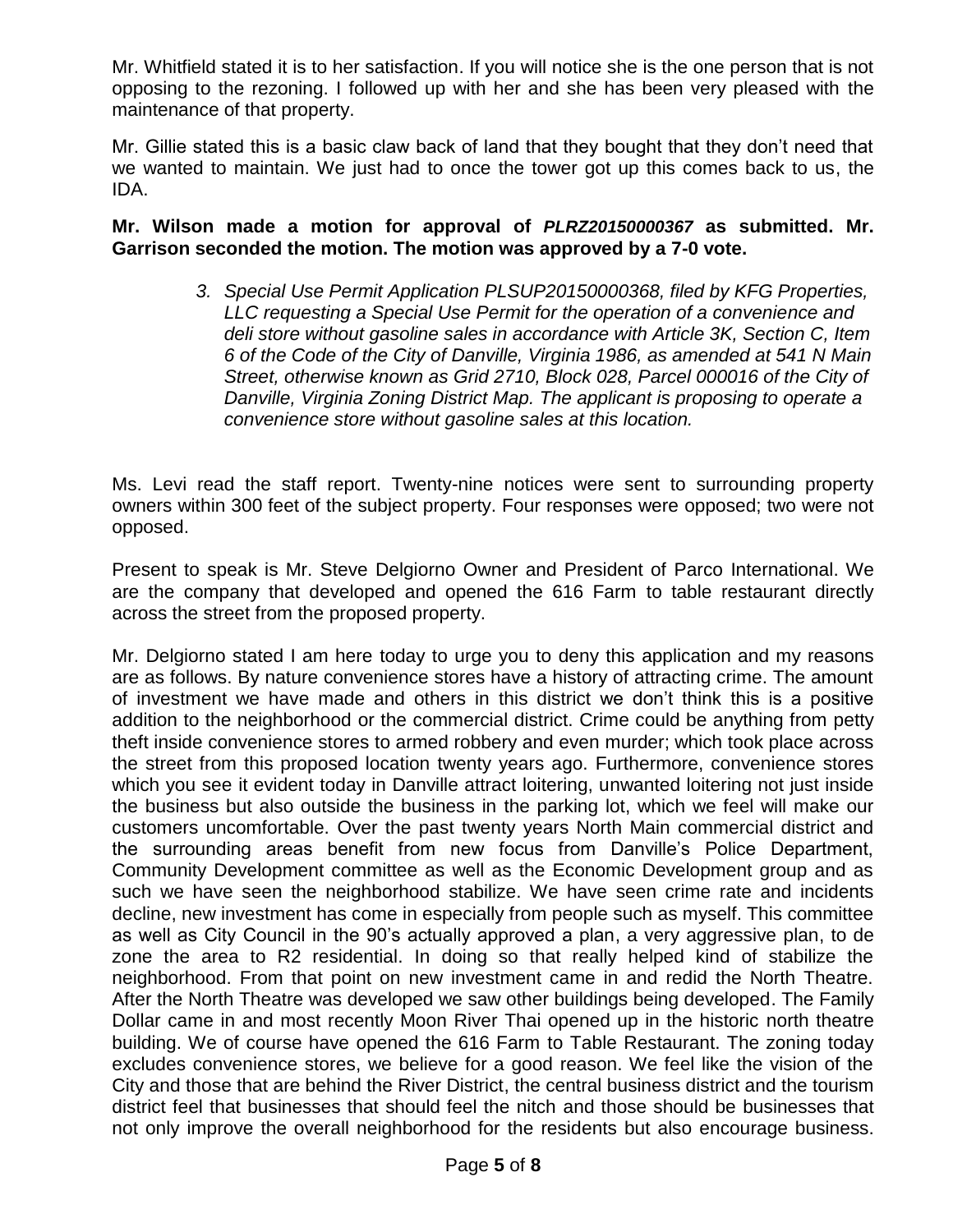It's always to bring in more business and stabilize the neighborhood. Further, that it improves Danville's overall tax base. Some people believe that this convenience store fills that nitch. But, I disagree with that because just across the street and in the next block there is a convenience store that has been grandfathered in for twenty years. A short four blocks away is another at the corner of North Main and James Street. So members of the Planning Commission if you were to grant this Special Use Permit you could set an unwanted precedent as well. This precedent would be for others to apply to put convenience stores in the business district and perhaps inside the River District. So, I'm here today to ask you to please vote no.

Mr. Scearce closed the Public Hearing.

Mr. Scearce stated I would say that I did get an email for someone basically voicing the same concerns for the area.

Mr. Gillie stated before Mr. Wilson asks I did personally tell the applicant the date and time of the meeting. Why they are not here I don't know.

Mr. Wilson stated this one is not an issue for me.

Mr. Jones stated what includes a convenience store? Is it anything from mom and pop owning this or Dollar General, Family Dollar are they convenience stores?

Mr. Gillie stated no. The definition of a convenience store in the zoning code is small retail establishments that offer for sale purchased food products, household items, newspapers and magazines, sandwiches and other prepared foods for offsite consumption. Such as an establishment usually serves a small market area i.e. neighborhood and should be designed with the size and scale that is compatible with the size of the community. There is a different definition for retail sales which is usually what the places like Dollar General and Family Dollar fall under.

Mr. Wilson stated there is a whole slew of issues with this for me. Do we have any evaluations, plans or anything from anybody pertaining to this?

Mr. Gillie stated I believe we have a floor plan but I don't think that is in your packet.

Mr. Wilson stated well because the person that wants to do this is not here and I have a lot of questions and I can't get them answered. I'm settled on this already.

Mr. Jones stated this person that wants this property does he have any other convenience stores in the area?

Mr. Gillie stated yes. Do you mean throughout the City or in the immediate area?

Mr. Jones stated can you tell us the location of any of these?

Mr. Gillie stated he has the one at the intersection of Franklin Turnpike and Orphanage Road, 58 East before the bypass, one further up North Main Street or he is looking at buying that one I'm not sure if he has acquired that one yet and he also has one on Mount Cross Road.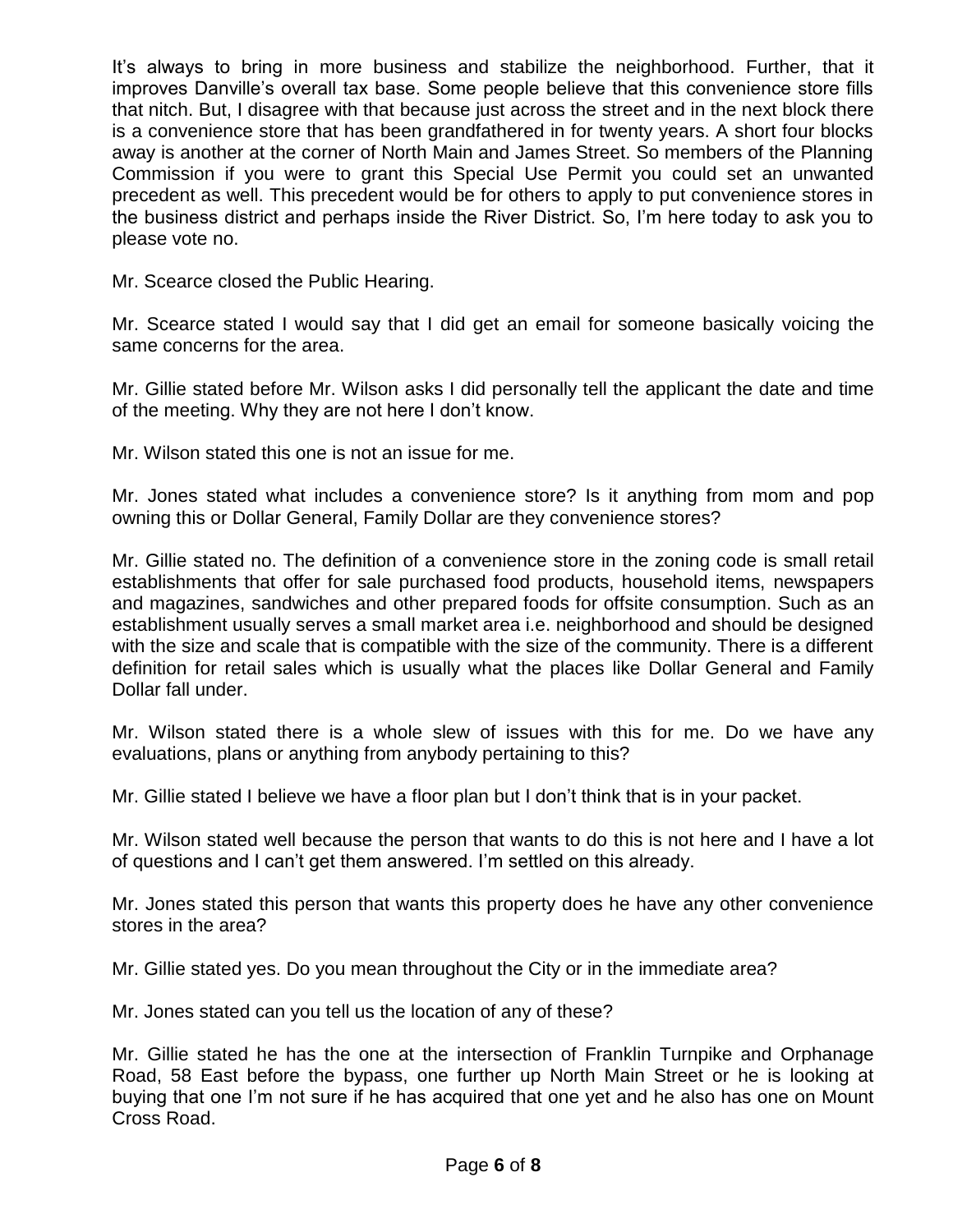Mr. Dodson stated how close did you say the nearest convenience store was already?

Mr. Delgiorno stated one block.

Mr. Gillie stated the one at Worsham Street?

Mr. Delgiorno stated the one at Worsham Street and Meades Alley.

Mr. Gillie stated then the next one is where Richmond Blvd splits off.

Mr. Scearce stated is the one on Worsham Street still open? I don't know what time they close.

Mr. Delgiorno stated yes its open.

Mr. Scearce stated we also have if you see in your packet the funeral home that are not in the three hundred feet but they sent a letter of opposition.

Mr. Bolton stated explain to me and this is probably self-explanatory. This structure is a contributing structure to the North Danville Historic District. What does that mean to this case if anything?

Mr. Gillie stated it's a unique little structure it's not your standard box building. It's got some interesting architecture to it. So it was deemed contributing when they did the study of the area. What it has to do with this case? We try to give you all the information that we have available. It came up on our records so we wanted to make sure you knew it is a contributing structure. They will have to put a small addition on to allow handicap accessibility into it. They will have to try to make it architectural appealing. There is no requirement. We don't have a district or anything else that requires the exterior appearance. They could construct whatever they chose to meet the minimum building code.

Mrs. Evans stated the Commission of Architectural Review wouldn't have approve it?

Mr. Gillie stated no. It's not in the Old West End or the River District. Those are the only two we have architectural guidelines on.

Mr. Bolton stated they could do anything to the building as far as changing it?

Mr. Gillie stated as long as it meets code.

Mrs. Evans stated I think that would be a shame to mess that building up.

Mr. Gillie stated they can't qualify for tax credits or anything else that they apply for if they do whatever but we don't have any exterior controls in that district.

Mr. Bolton stated they haven't said anything about what they plan to do?

Mr. Gillie stated they do have to put that addition but past that point no.

Mr. Wilson stated we don't have any pictures we don't even have an applicant here we don't have anything.